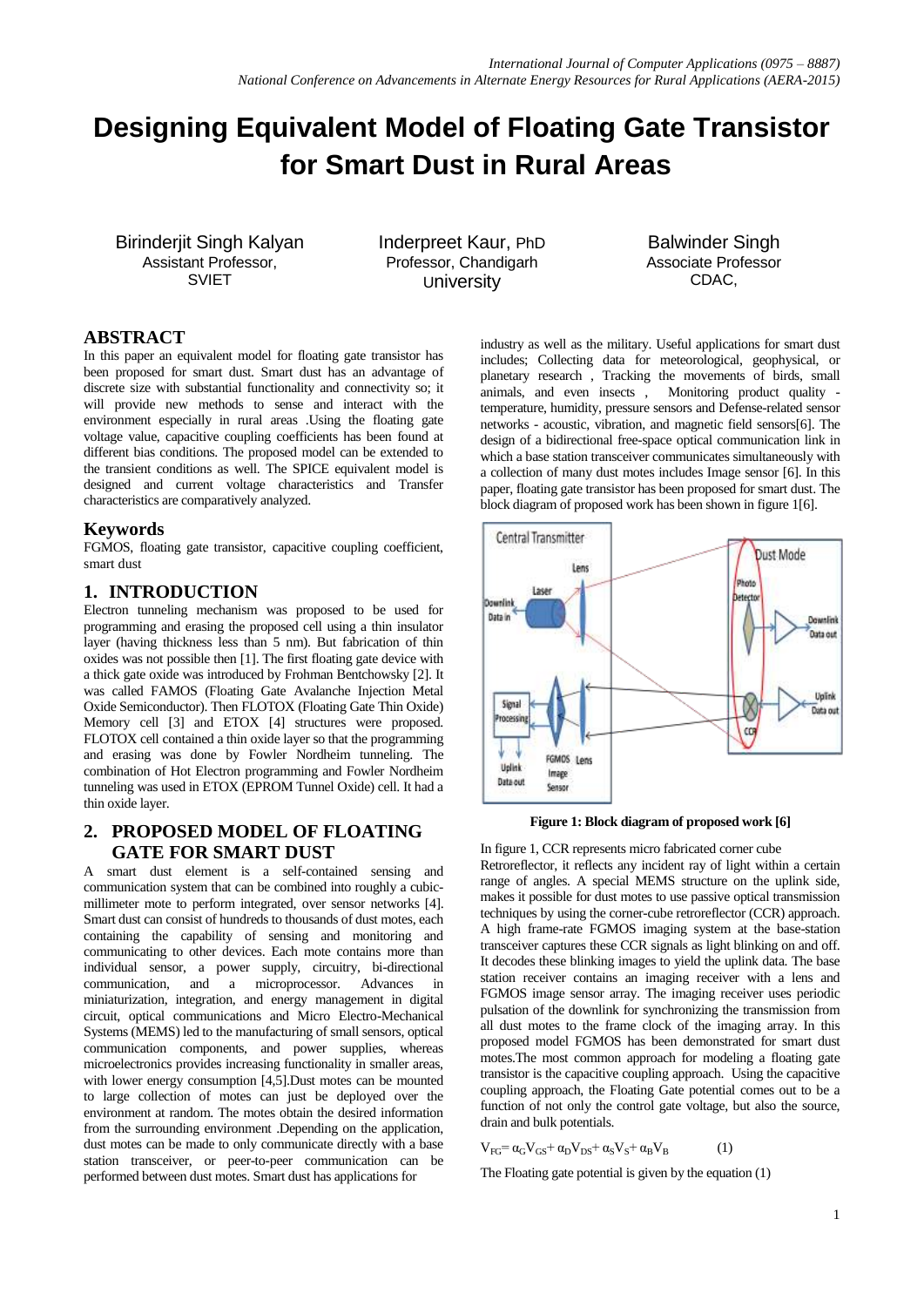

### **Figure 2: Schematic cross section of a Floating Gate Transistor [7]**

Figure 2 shows the schematic cross section of a floating gate transistor. Different methods have been devised in literature for determination of coupling coefficients [8-15]. These methods can be classified into three categories:

- i. Dummy cell approach
- ii. The Floating gate cell approach
- iii. A new method without using coupling coefficient approach

# **3. IMPLEMENTATION OF SPICE EQUIVALENT MODEL**

Implementation of the SPICE equivalent model has been done using Tanner tools. The SPICE equivalent model proposed here is a hybrid of the two schemes: The capacitive coupling approach and the method proposed in [15] using the charge balance equation. The capacitive coupling approach has been shown in figure 3.



**Figure3: Capacitive coupling approach**

It uses a capacitive circuit to represent the equivalent circuit for an FGMOS. Another method based on finding the zero of charge balance equation at the Floating Gate node [12] has been shown in figure 4.



**Figure 4: Compact model for an FGT proposed in [15]**

A MOSFET is present and a capacitor is also present. Since the floating gate node has been initialized to a potential value explicitly, there is no problem of solving the capacitive net, which SPICE like simulators are unable to do. The problem with this model is that in many simulators, such provisions as embedding the code in a voltage source do not exist. This model is slow because the algorithm is repeated for all combinations of bias conditions. Moreover, the charge on the floating gate has to be calculated using the base MOSFET model used. So, a thorough knowledge of all the parameters of the model is required. The charge calculation procedure cannot be implemented in a simulator. For modeling of floating gate devices, the accurate knowledge of floating gate voltage is necessary which can be efficiently calculated by this method for required bias conditions. Having determined the floating gate voltage, the coupling coefficients can be calculated using the equation (2).

$$
V_{FG} = \alpha_G V_{CG} + \alpha_D V_D + \alpha_S V_S + Q/C_T \tag{2}
$$

Calculating the coupling coefficients since floating gate potential value can be found for a particular technology at the bias conditions during read, program and erase. By using those values, the values of the capacitors can be found out (the value of interpoly capacitor is known). To handle the problem of capacitive net, resistances have been incorporated in parallel. The proposed model is as shown in Figure 5.



**Figure 5: SPICE equivalent model**

Where, VoltageSource\_1 is  $V_{CG}$ , VoltageSource\_2 is  $V_{DS}$  The Floating gate potential is referred as  $V_{FG}$  in equation (1). This model also contains an input node that can be defined as a dc voltage source in T-SPICE. In case any charge is present on the Floating gate, it is modeled using this dc voltage source. This model can be used for analog and digital circuits.

### **4. RESULTS AND ANALYSIS**

The dc current voltage characteristics as well as dc transfer characteristics have been plotted for an FGMOS with W/L=0.25μm/0.375μm, inter poly capacitance of 0.8fF for both programmed and erased states. The results obtained are accurate as compared to the capacitive coefficient coupling methods described earlier.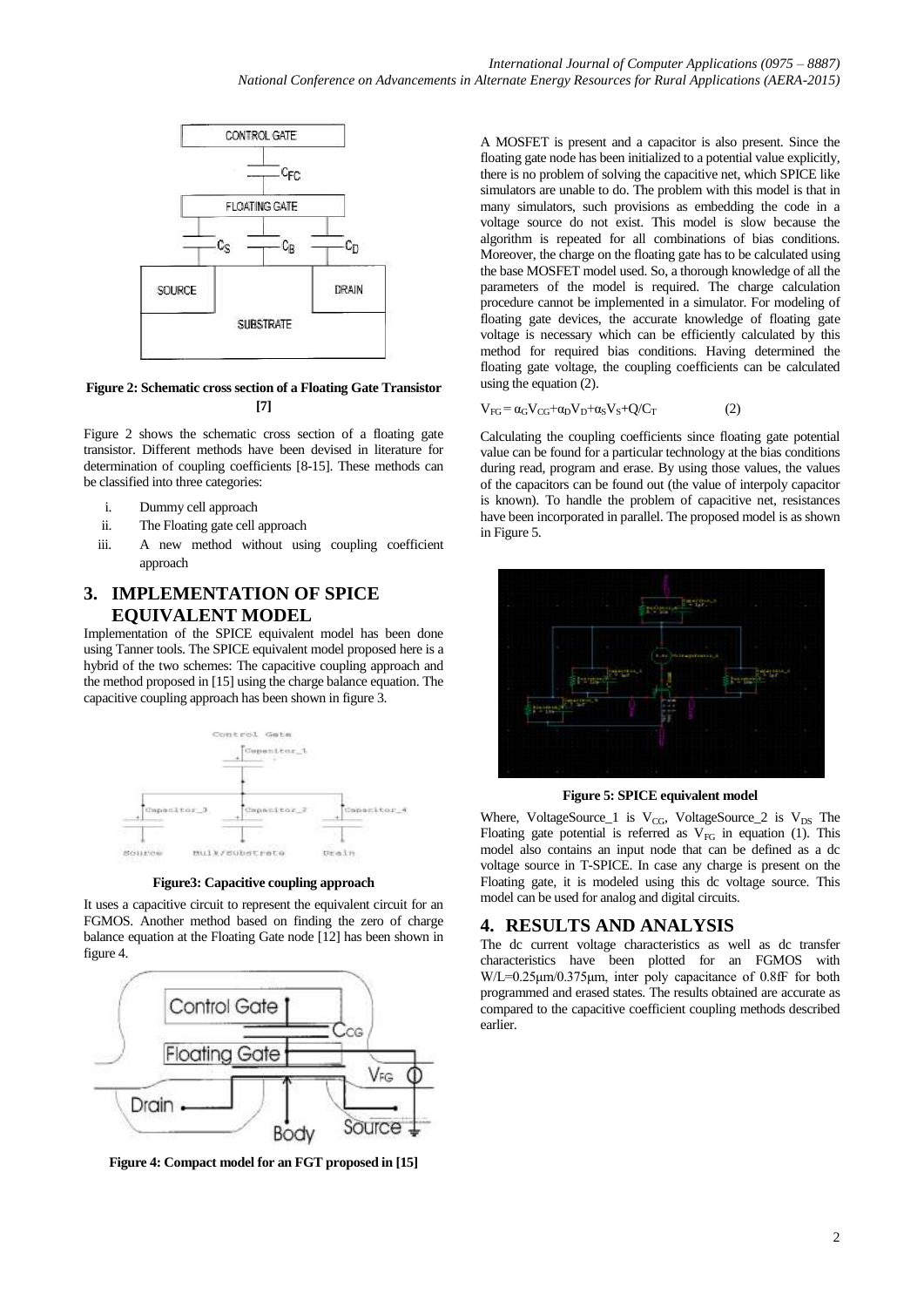# **4.1 Current Voltage Characteristics**



**Figure 6: I-V characteristics for FGMOS in the programmed state**



**Figure 7: I-V characteristics for FGMOS in the erased state**

In this particular state, it has been assumed that the charge stored in the floating gate is zero. However, this is not the case. A small amount of residual charge is always present on the floating gate that needs to be modeled. The magnitude of current with same applied bias is more for the erased state as can be interpreted from the graphs. The transfer characteristics also have been obtained for an FGMOS for both programmed and erased states with W/L=0.25μm/0.375μm, inter poly capacitance of 0.8fF.



**Figure 8: Transfer characteristics for FGMOS in the programmed state**



**Figure 9: Transfer characteristics for FGMOS in the erased state**



**Figure 10: I-V curves of FGMOS with W/L=0.25μm/0.375μm, inter poly capacitance of 0.8fF**



**Figure11: Transfer curves of FGMOS with W/L=0.25μm/0.375μm, inter poly capacitance of 0.8fF**

The graphs shown in figure 6 and figure7 are represented the programmed state, the graphs shown in figure 8 and figure9 are of Erased state and graphs shown in figure 10and figure 11 are represented the transfer characteristics.

## **5. CONCLUSIONS**

The proposed model is faster and requires much less expertise than the one proposed in [15]. It is accurate than the original capacitive coupling approach since the capacitive coupling coefficients are extracted using the algorithm based on the charge balance equation proposed in [15]. Being a hybrid of the two schemes, it is better than both. This proposed model is designed for improving the number of dust motes. This model when used in base station receiver side will enhance the performance of the smart dust.